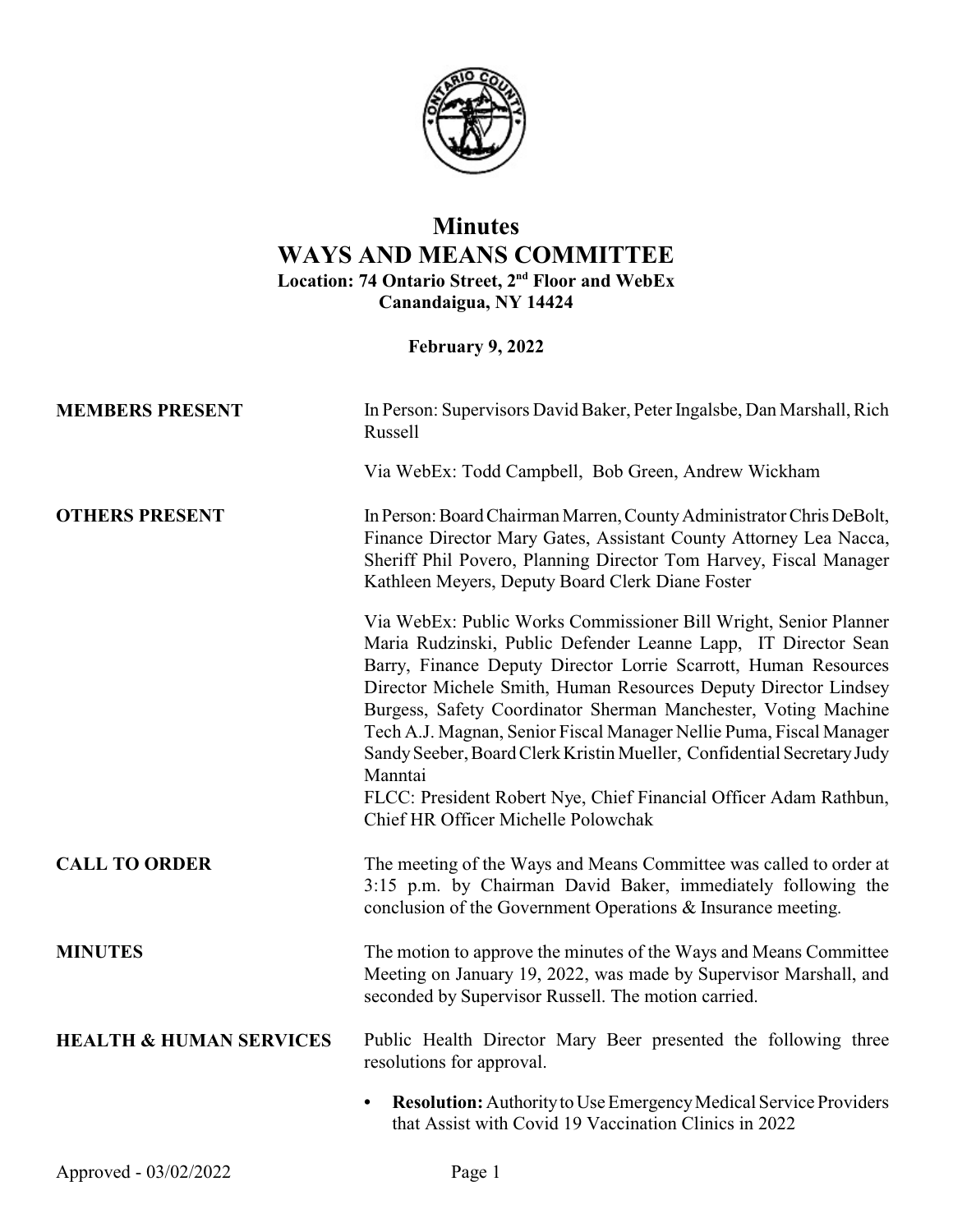Supervisor Ingalsbe made the motion to approve the resolution. Supervisor Russell seconded the motion. The motion carried.

• **Resolution:** Authorization to Contract with S2AY Rural Health Network, Inc. Fellowship Program 2022-2023

Supervisor Marshall made the motion to approve the resolution. Supervisor Russell seconded the motion. The motion carried.

• **Resolution:** Salary Adjustment - Matthew Hanggi

Supervisor Marshall made the motion to approve the resolution. Supervisor Ingalsbe seconded the motion. The motion carried.

**PUBLIC SAFETY** Public Defender Leanne Lapp presented the following resolution for approval.

> • **Resolution:** Authorization to Extend Second Upstate Quality Improvement and Caseload Reduction Grant (C2ND632) from Office of Indigent Legal Services

> Supervisor Green made the motion to approve the resolution. Supervisor Ingalsbe seconded the motion. The motion carried.

Sheriff Povero presented the following two items for approval.

• **Resolution:** Correction to Reserve Account Transfer

Supervisor Green made the motion to approve the resolution. Supervisor Marshall seconded the motion. The motion carried.

• **Budget Transfer:** Appropriate Federal Reserve Funds to Fund Canine Replacement (\$20,000)

Supervisor Ingalsbe made the motion to approve the budget transfer. Supervisor Green seconded the motion. The motion carried.

## **PLANNING & ENVIRONMENTAL QUALITY**

Senior Planner Maria Rudzinski presented the following resolution for approval.

• **Resolution:** Authorization to Accept Environmental Protection Fund Grant from the New York State Office of Parks Recreation and Historic Preservation for Improvements at Ontario County Beach Park

Supervisor Wickham made the motion to approve the resolution. Supervisor Ingalsbe seconded the motion. The motion carried.

## **GOVERNMENT OPERATIONS & INSURANCE**

Planning Director Tom Harvey presented the following resolution for approval.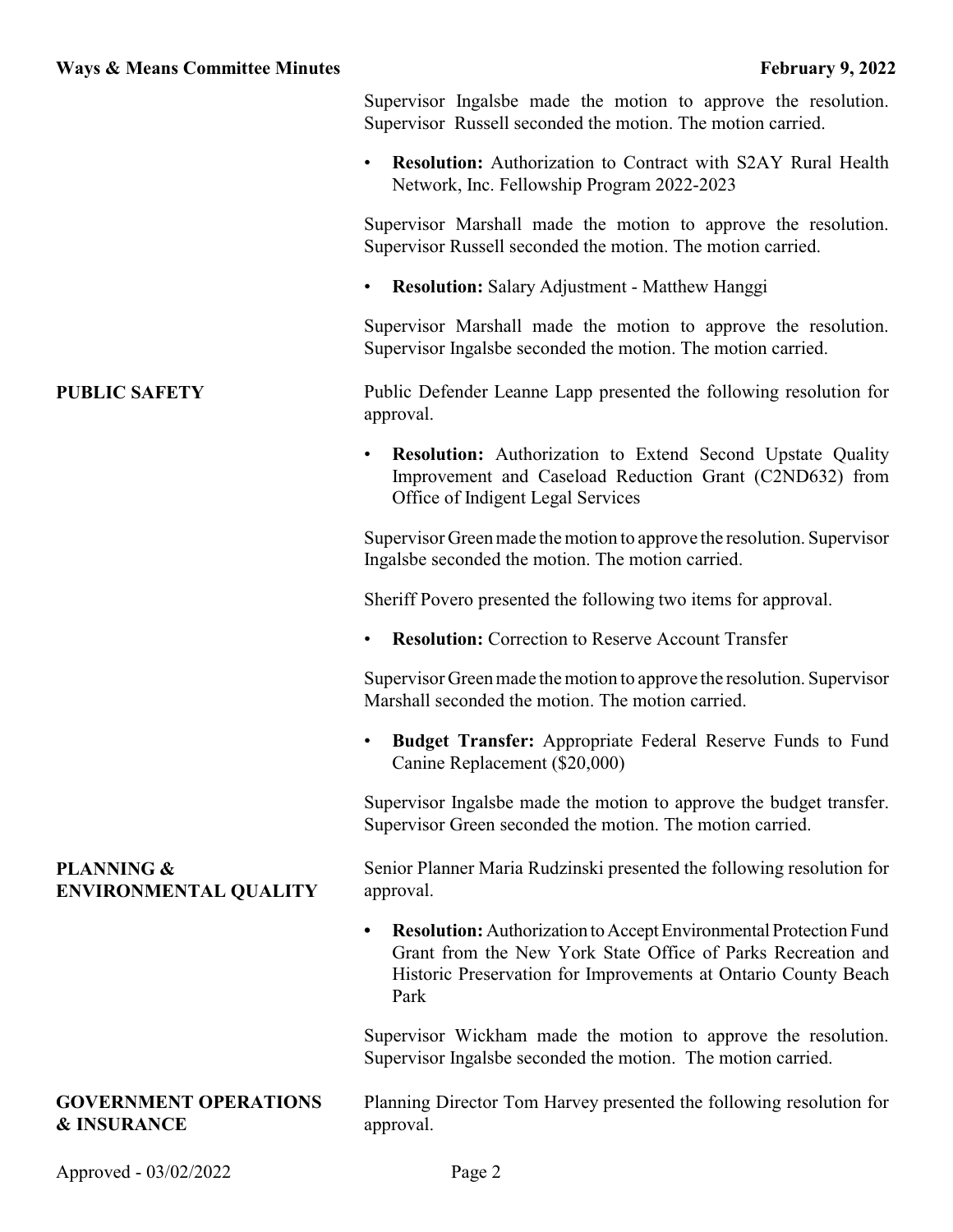|                                                      | <b>Resolution:</b> Authorization to Contract with the Center for<br>Government Research to Calculate Weighted Voting Assignments                                                                |
|------------------------------------------------------|-------------------------------------------------------------------------------------------------------------------------------------------------------------------------------------------------|
|                                                      | Supervisor Russell made the motion to approve the resolution.<br>Supervisor Marshall seconded the motion. Supervisor Baker voted in<br>opposition to the motion to approve. The motion carried. |
| <b>PUBLIC WORKS</b>                                  | Public Works Commissioner Bill Wright presented the following two<br>items for approval.                                                                                                        |
|                                                      | <b>Resolution:</b> Ontario Beach Park Kayak Launch Installation Funding<br>Agreement with Canandaigua Lake Watershed Council Extension<br>and Amendment                                         |
|                                                      | Supervisor Green made the motion to approve the resolution. Supervisor<br>Marshall seconded the motion. The motion carried.                                                                     |
|                                                      | <b>Budget Transfer:</b> Fuel Island - Replace Fuel Tank Monitoring<br>System (\$14,500)                                                                                                         |
|                                                      | Supervisor Ingalsbe made the motion to approve the budget transfer.<br>Supervisor Marshall seconded the motion. The motion carried.                                                             |
| <b>HUMAN RESOURCES</b>                               | Safety Coordinator Sherman Manchester presented the January 2022<br>Safety Report for consideration.                                                                                            |
|                                                      | Supervisor Russell made the motion to accept the report. Supervisor<br>Ingalsbe seconded the motion. The motion carried.                                                                        |
|                                                      | Human Resources Director Michele Smith presented the following three<br>items for approval.                                                                                                     |
|                                                      | <b>Resolution:</b> Approval of Collective Bargaining Agreement<br>2021-2024 with Ontario County, the Ontario County Sheriff and the<br><b>Ontario County Police Benevolent Association</b>      |
|                                                      | Supervisor Green made the motion to approve the resolution. Supervisor<br>Ingalsbe seconded the motion the motion carried.                                                                      |
|                                                      | <b>Resolution:</b> Salary Adjustment - Edwin                                                                                                                                                    |
|                                                      | Supervisor Ingalsbe made the motion to approve the resolution.<br>Supervisor Russell seconded the motion. The motion carried.                                                                   |
|                                                      | <b>Informational:</b> 2021 Ontario County Employee Retention/Attrition                                                                                                                          |
| <b>WAYS &amp; MEANS</b><br><b>STANDING COMMITTEE</b> | Finance Director Mary Gates presented the following five items for<br>information and approval as needed.                                                                                       |
|                                                      | 4 <sup>th</sup> Quarter Sakes Tax Distribution Report                                                                                                                                           |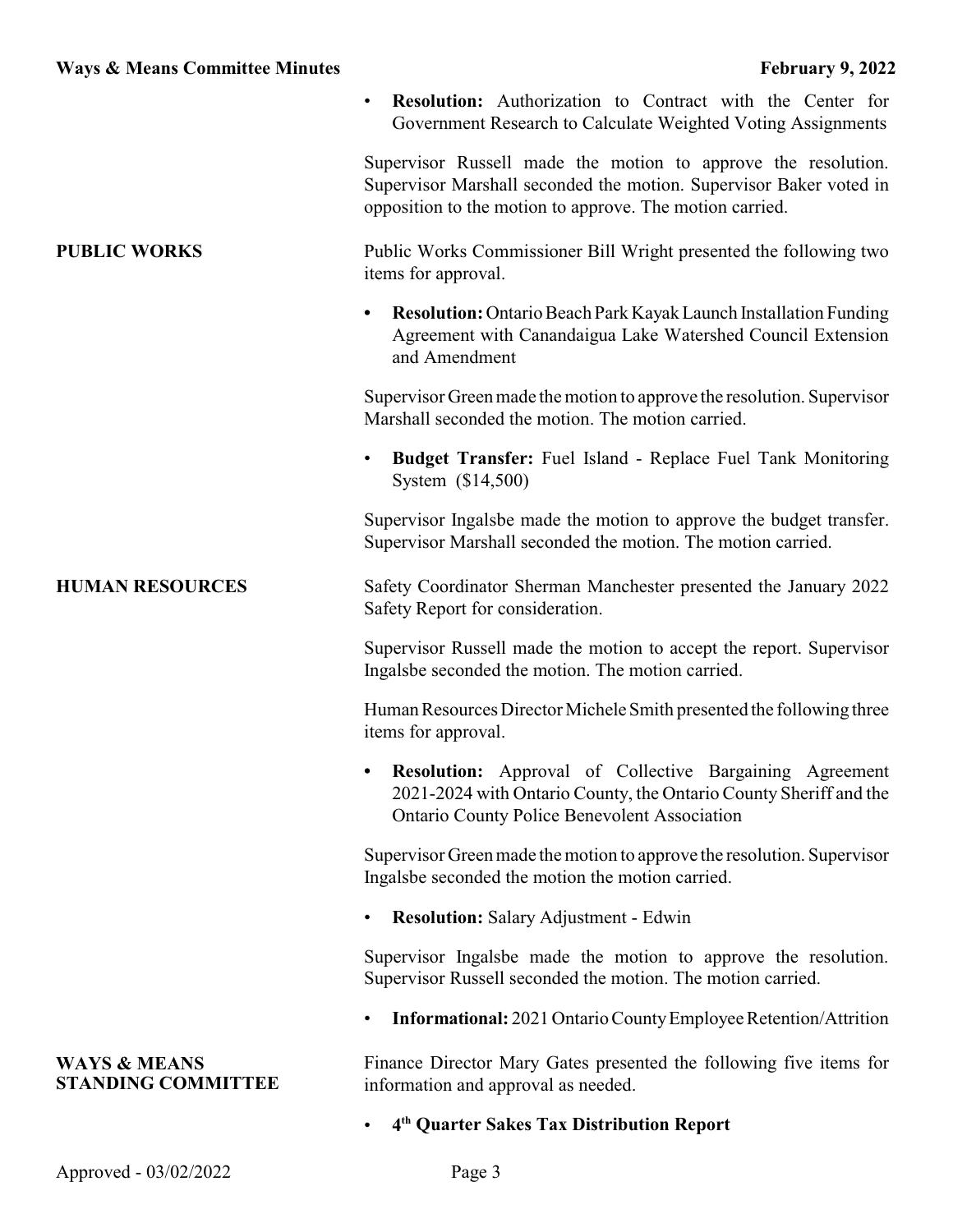|                                    | <b>Sales Tax Discussion/Information</b><br>Mary Gates commented on the following information related to the<br>sales tax distribution in Ontario County.<br>$\sim$ How is sales tax distributed by NYS?<br>$\sim$ What is the current sales tax share agreement?<br>$\sim$ What is Distressed Provider Assistance?<br>$\sim$ What will the impact of the Distressed Provider Assistance be for<br>each member of the current sales tax share agreement?            |
|------------------------------------|--------------------------------------------------------------------------------------------------------------------------------------------------------------------------------------------------------------------------------------------------------------------------------------------------------------------------------------------------------------------------------------------------------------------------------------------------------------------|
|                                    | <b>Year End Budget Transfers</b><br>$\bullet$<br>The list of budget transfers was approved by general consent.                                                                                                                                                                                                                                                                                                                                                     |
|                                    | <b>Resolution:</b> 2022 Budget Transfer Policy                                                                                                                                                                                                                                                                                                                                                                                                                     |
|                                    | Supervisor Marshall made the motion to approve the resolution and<br>2022 Budget Transfer Policy. Supervisor Ingalsbe seconded the motion.<br>The motion carried.                                                                                                                                                                                                                                                                                                  |
|                                    | <b>Budget Transfer:</b> Budget/ARPA Funding for Covid Related Clinics<br>(\$120,000)                                                                                                                                                                                                                                                                                                                                                                               |
|                                    | Supervisor Russell made the motion to approve the budget transfer.<br>Supervisor Marshall seconded the motion. The motion carried.                                                                                                                                                                                                                                                                                                                                 |
|                                    | <b>ARPA Fund Update:</b><br>$\bullet$<br>Finance Director Gates gave a brief update on the ARPA Fund<br>guidelines. Ms. Gates will send a summary of the guidelines to the<br>Board of Supervisors and will provide assistance in understanding<br>and applying the guidelines as needed.                                                                                                                                                                          |
| <b>County Administrator Update</b> | County Administrator Chris DeBolt reported that starting Thursday,<br>February 10, the County will change its current masking policy to be in<br>line with the Governor's indoor mask mandate. All employees and<br>members of the public accessing County facilities will no longer be<br>required to wear masks. The lifting of this requirement will be<br>independent of an individual's vaccination status.                                                   |
| <b>EXECUTIVE SESSION</b>           | At 4:16 p.m., Supervisor Marshall made the motion to move into<br>Executive Session to discuss matters with counsel related to the medical,<br>financial, credit or employment history of a particular person or<br>corporation, or matters leading to the appointment, employment,<br>promotion, demotion, discipline, suspension, dismissal or removal of a<br>particular person or corporation. Supervisor Ingalsbe seconded the<br>motion. The motion carried. |
|                                    | At 5:06 p.m., Supervisor Marshall made the motion to move out of<br>Executive Session.<br>Supervisor Russell seconded the motion. The<br>motion carried.                                                                                                                                                                                                                                                                                                           |